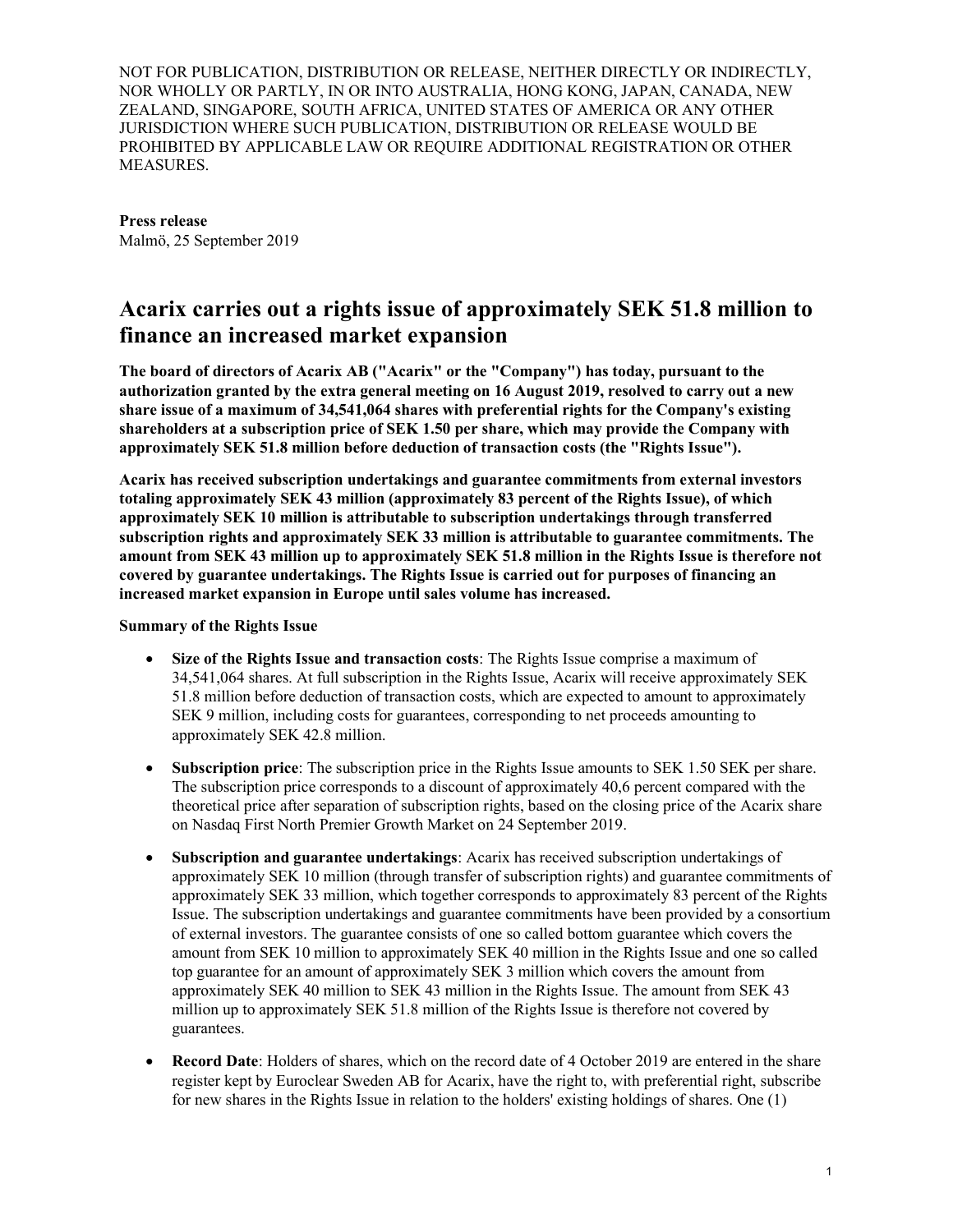existing share held at the record date entitles the holder to three (3) subscription rights. Two (2) subscription rights entitles the holder to subscribe for one (1) new share.

The last day of trading in the Company's shares on Nasdaq First North Premier Growth Market with right to participate in the Rights Issue is on 2 October 2019. The First day of trading in the Company's shares on Nasdaq First North Premier Growth Market without right to participate in the Rights Issue is on 3 October 2019.

The public also has the possibility to notify interest to subscribe for shares in the Rights Issue.

- Subscription period: Subscription of shares with subscription rights shall be made during the period from 9 October 2019 until 25 October 2019.
- Trading in subscription rights: Trading in subscription rights will take place on Nasdaq First North Premier Growth Market during the period from 9 October until 23 October 2019.
- Trading in BTA: Trading in interim shares ("BTA") will take place on Nasdaq First North Premier Growth Market during the period from 9 October 2019 until the Rights Issue has been registered with the Swedish Companies Registration Office and the BTAs has been converted to shares, which is expected to take place during week 47 (November 18 – 24), 2019.
- Allotment principles: Shares subscribed for without subscription rights will be allotted to, firstly, persons subscribing for shares with subscription rights, secondly, other persons who have subscribed for shares without subscription rights and thirdly, guarantors.

"With a firm base in strong clinical data and a first loyal appreciating customer base we are entering into a phase, where we will focus on a number of areas to expedite the use of the CADScor®System. Therefore we are carrying out the Rights Issue to focus on development of both current and new market. Our vision for the  $CADScor<sup>®</sup>System is to achieve a change of paradigm in the exclusion of coronary heart diseases; swifily,$ exactly, safely, non-invasive and without radiation at the first care event. It is also positive for us with respect to England and for the rest of the European market that National Institute for Health and Care Excellence (NICE) in Great Britain has assessed the CADScor® technology as promising for determination of patients with suspected coronary heart diseases. With these pieces in place, I am in eager anticipation of the future. We have all prerequisites to create a profitable, cost effective and successful business within the health care", says Per Persson, CEO Acarix AB.

## Background and reason

Acarix is Swedish med-tech company developing and commercializing diagnostic tests for coronary heart diseases. The Company's main focus is to establish CADScor®System, a hand held device which in approximately ten minutes immediately can exclude significant coronary heart diseases with patients and thereby promote correct additional treatment. Acarix is in an early commercial stage with the CADScor®System which is CE marked since 2015 and the first commercial sale occurred in mid-2017.

A new management team was assigned in late 2018, which started to lay down a new strategy in order to secure the commercial establishment of the CADScor®System in Europe. The implementation of the new business plan means that Acarix will focus mainly on market expansion in Europe, with a focus on increasing the market penetration in Germany and in the Nordics, where sales has already commenced. At the same time, work is ongoing with obtaining an approval for the US market, both in terms of the regulatory process with the FDA and the work with business models and key opinion leaders.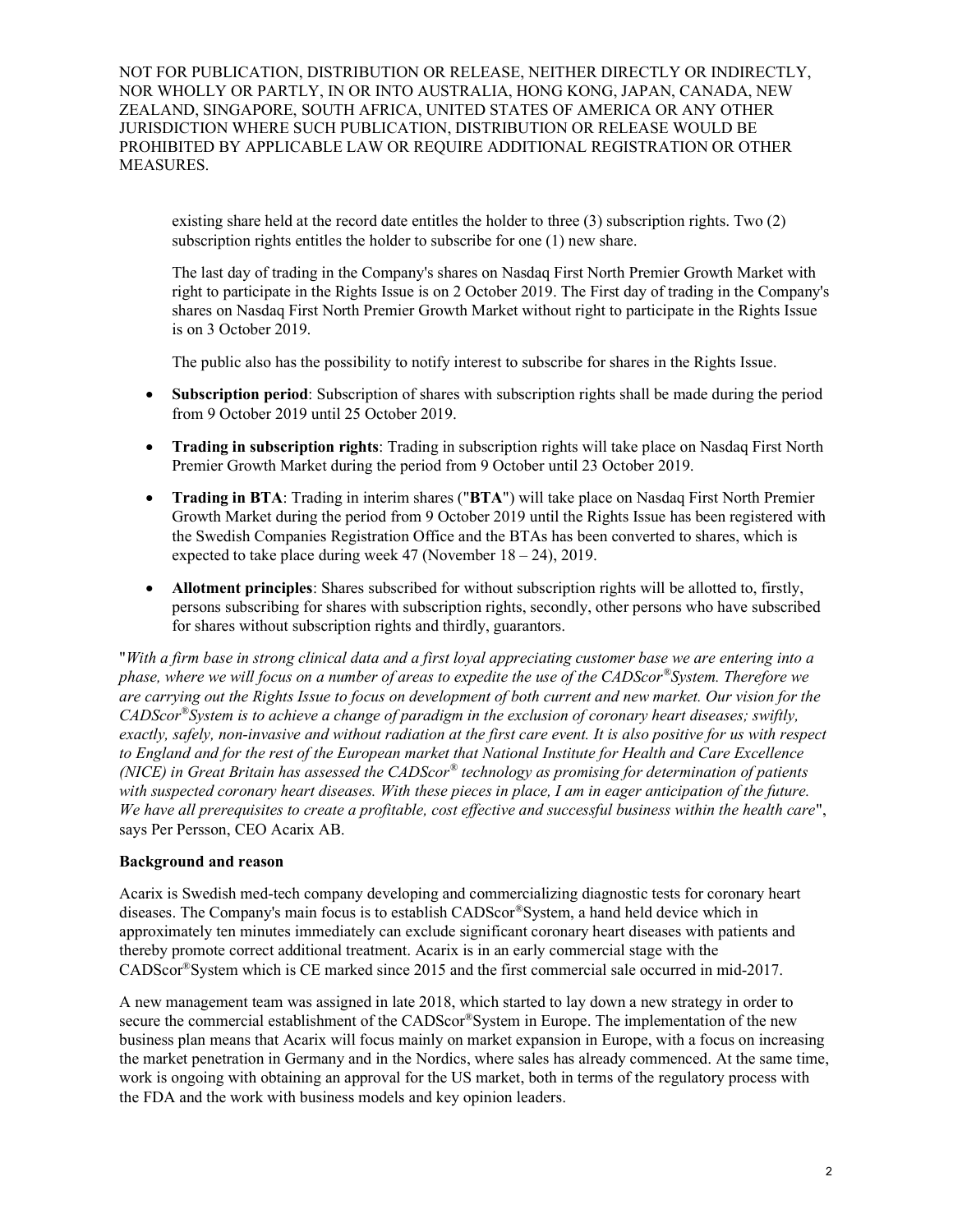The goal is to establish CADScor®System as a standard tool for general practitioners and specialists for exclusion of coronary artery disease at the first patient meeting. In addition, Acarix is working on having CADScor®System included in national health guidelines for diagnosing coronary artery diseases, but also in national reimbursement systems through medical insurances, which would significantly widen the market segment.

The board of directors is of the opinion that the proceeds from the Rights Issue, provided that it is fully subscribed, will cover the Company's working capital needs until the end of 2020. The proceeds from the Rights Issue, after deduction of transaction costs, is intended to be distributed over the four following areas:

- Market expansion in Europe (approximately 40 percent;
- FDA approval and establishment on the US market (approximately 25 percent);
- Clinical studies (approximately 30 percent); and
- Further product development of the CADScor<sup>®</sup>System (approximately 5 percent).

## The Rights Issue

The board of directors of Acarix has today, pursuant to the authorization granted by the extra general meeting on 16 August 2019, resolved to carry out a new share issue of no more than 34,541,064 shares with preferential rights for the Company's existing shareholders at a subscription price of SEK 1.50, which may provide the Company with approximately SEK 51.8 million before deduction of transaction costs. The subscription price of SEK 1.50 SEK per share corresponds to a discount of approximately 40,6 percent compared with the theoretical price after separation of subscription rights, based on closing price of the Acarix share on Nasdaq First North Premier Growth Market on 24 September 2019. Costs related to the Rights Issue is expected to amount to approximately SEK 9 million, including costs related to the guarantors.

Holders' of shares, which on the record date of 4 October 2019 are entered in the share register held by Euroclear Sweden AB for Acarix, have the right to, with preferential right, subscribe for new shares in the Rights Issue in relation to the holders' existing holdings of shares. One (1) existing share held at the record date on 4 October 2019 entitles the holder to three (3) subscription rights. Two (2) subscription rights entitles the holder to subscribe for one (1) new share.

If all of the new shares are not subscribed for with subscription rights, the board will decide on allotment of new shares subscribed for without subscription rights. Allotment will then be made firstly to persons who have applied for subscription without subscription rights and who have subscribed for shares with subscription rights, regardless of whether or not the subscriber was a shareholder on the record date, and in case of oversubscription, allocation shall be made in relation to the total number of shares allotted through exercise of subscription rights, and to the extent that this is not possible, by drawing of lots. Secondly, allocation shall be made to other persons who have applied for subscription without subscription rights, and in the case of oversubscription, pro rata to the new number of shares subscribed for in the application form, and to the extent that this is not possible, by drawing of lots. Finally, allotment of the remaining shares shall be made to the investors who have provided guarantees and in accordance with the conditions of their respective guarantee.

The last day of trading in the Company's shares with right to participate in the Rights Issue is 2 October 2019. The first day of trading in the Company's shares without right to participate in the Rights Issue is on 3 October 2019.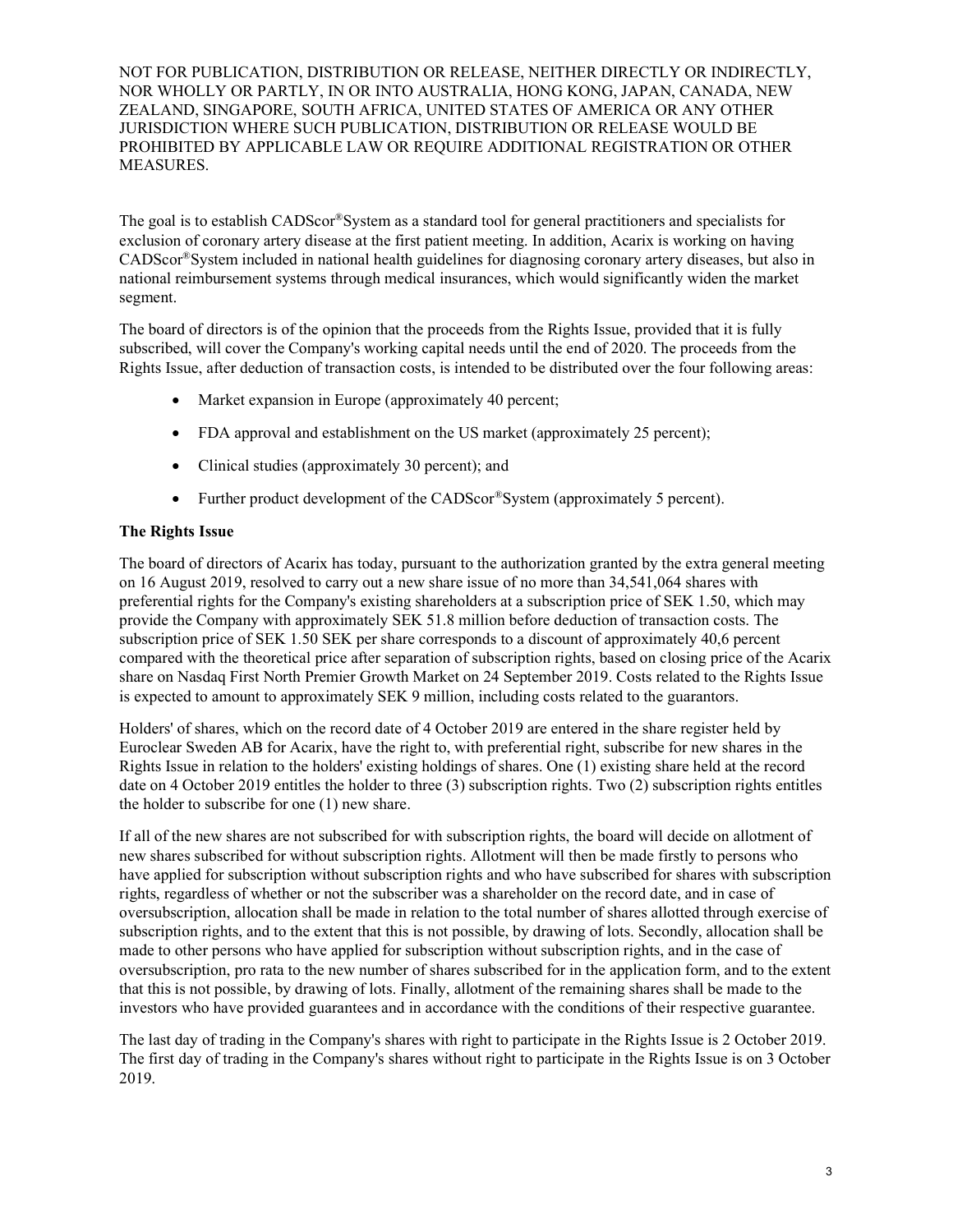Subscription of shares with subscription rights shall be made during the period from 9 October 2019 until 25 October 2019. The board of directors are entitled to extend the subscription period and time for payment, which shall be made no later than the last day in the subscription period and be announced be the Company.

Trading in subscription rights will take place on Nasdaq First North Premier Growth Market during the period from 9 October until 23 October 2019. Shareholders shall contact their bank or other authorized nominee in order to buy and sell subscription rights. Subscription rights acquired during the above-mentioned trading period give, during the subscription period, the same right to subscribe for new shares that the subscription rights shareholders receive based on their holdings in the Company on the record date.

Trading in BTAs will take place on Nasdaq First North Premier Growth Market during the period from 9 October 2019 until the Rights Issue has been registered with the Swedish Companies Registration Office and the BTAs has been converted to shares, which is expected to take place during week 47 2019.

At full subscription in the Rights Issue, the Company's share capital will, through the issuance of no more than 34,541,064 shares, increase by no more than SEK 34,541,064, to a total of SEK 57,568,440, and the number of shares and votes will increase from 23,027,376 shares to a total of 57,568,440 shares. A dilution effect of a maximum of 60 percent of the capital and votes will arise for shareholders who do not subscribe for new shares in the Rights Issue. However, shareholders may compensate for the financial dilution effect by selling their subscription rights.

## Subscription undertakings and guarantee commitments

Acarix has received subscription undertakings of approximately SEK 10 million and guarantee commitments of approximately SEK 33 million, which together corresponds to approximately 83 percent of the Rights Issue. The subscription undertakings and guarantee commitments has been provided by a consortium of external investors. The guarantee part consists of one so called bottom guarantee which covers the amount from SEK 10 million to approximately SEK 40 million in the Rights Issue and one so called top guarantee for an amount of approximately SEK 3 million which covers the amount from approximately SEK 43 million to SEK 43 million in the Rights Issue. The amount from SEK 43 million up to approximately SEK 51.8 million of the Rights Issue is therefore not covered by guarantees.

# Lock-up

Certain principal shareholders in the Company, Sunstone LSV Fund II K/S, SEED Capital DK II K/S and Coloplast A/S, who together hold approximately 48.55 percent of the shares and votes in the Company, has undertaken towards Redeye, not to transfer their shares in the Company, during a period of twelve months as of 25 September 2019, with certain customary exemptions.

# Prospectus

The full terms and conditions of the Rights Issue and information about the Company will be included in an EU growth prospectus expected to be published on the Company's website around 27 September 2019.

## Preliminary time table for the Rights Issue

| Last day of trading in the Company's shares with right to participate in the<br>Rights Issue                    | 2 October 2019 |
|-----------------------------------------------------------------------------------------------------------------|----------------|
| First day of trading in the Company's shares without right to participate in the 3 October 2019<br>Rights Issue |                |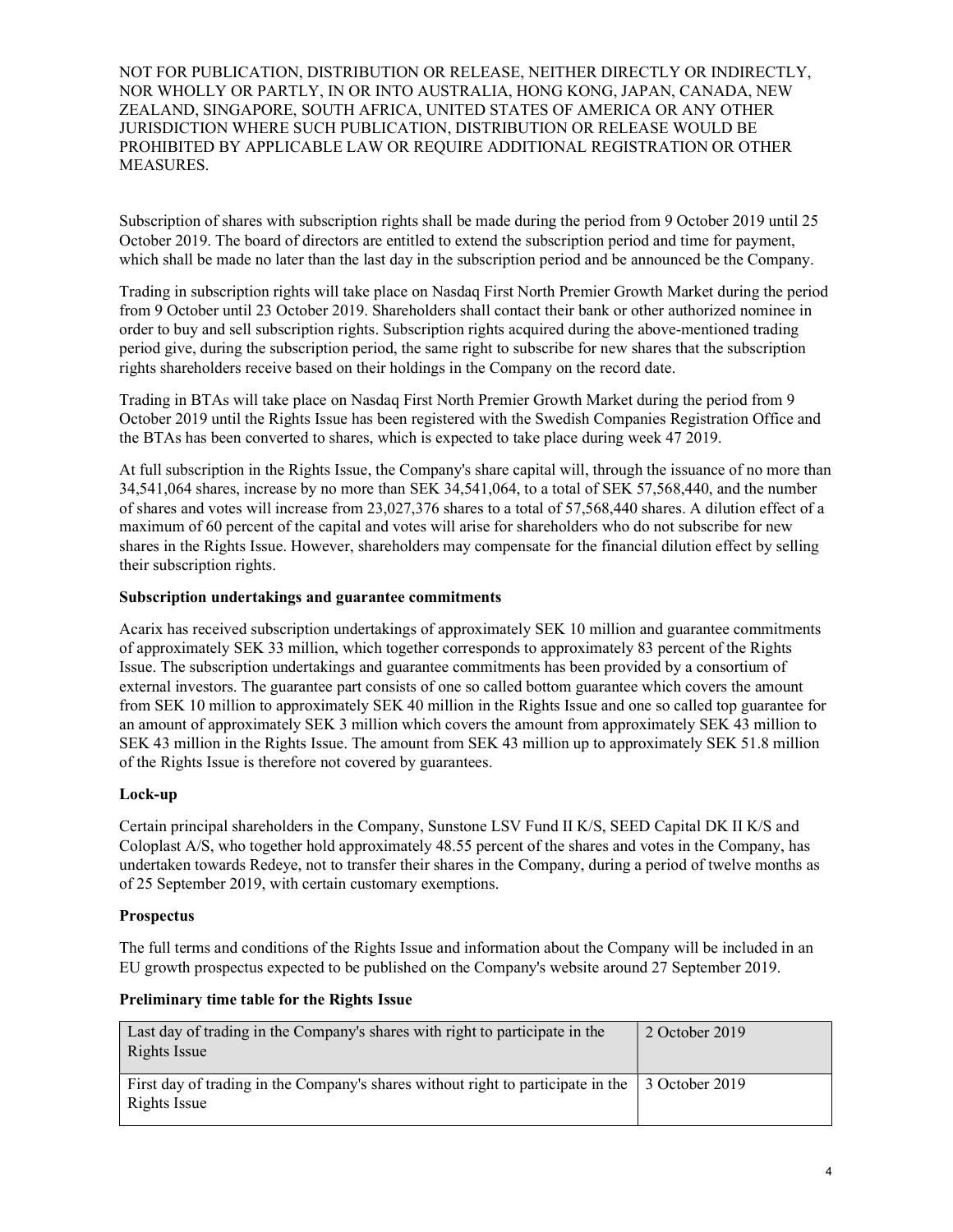| Record date for participation in the Rights Issue       | 4 October 2019           |
|---------------------------------------------------------|--------------------------|
| EU growth prospectus published on the Company's website | Around 27 September 2019 |
| Subscription period in the Rights Issue                 | $9 - 25$ October 2019    |
| Trading in subscription rights                          | $9 - 23$ October 2019    |
| Trading in BTAs                                         | 9 October 2019 – week 47 |
| Announcement of the outcome of the Rights Issue         | Around 29 October 2019   |

## Investment meetings

Invitation to investment meetings will be provided separately and also presented on Acarix' and Redeye's websites.

## **Advisers**

Redeye Aktiebolag is acting as financial adviser and Baker & McKenzie Advokatbyrå KB is acting as legal adviser to Acarix in connection with the Rights Issue. Hagberg & Aneborn Fondkommission AB is acting as issuing agent.

## Contact persons for further information

Per Persson, CEO, e-mail: per.persson@acarix.com, tel: +46 736 005 990

Christian Lindholm, CFO, e-mail: christian.lindholm@acarix.com, tel: +46 705 118 333

## Certified Adviser

Wildeco Ekonomisk Information AB (+46 8 545 271 00, info@wildeco.se) is the Company's Certified Adviser.

This information disclosed by Acarix AB constitutes inside information as defined in the EU Market Abuse Regulation 596/2014. The information was submitted for publication, through the agency of the contact person above, at 25 September 2019 CET on 08.30 2019.

## About Acarix

Acarix was established in 2009 and is listed on Nasdaq First North Premier. Acarix's CADScor®System uses an advanced sensor placed on the skin above the heart to listen to the sounds of cardiac contraction movement and turbulent flow. It has been designed to be an all-in-one system in the sense that the heart signal will be recorded, processed, and displayed as a patient specific score, the CAD-score, on the device screen. Readings are obtained in less than 8 minutes. Safe and suitable for use in both out- and inpatient settings, the CADScor®System thus has the potential to play a major role in patient triage, avoiding the need for many patients to undergo stressful invasive diagnostic procedures. See more at www.acarix.com.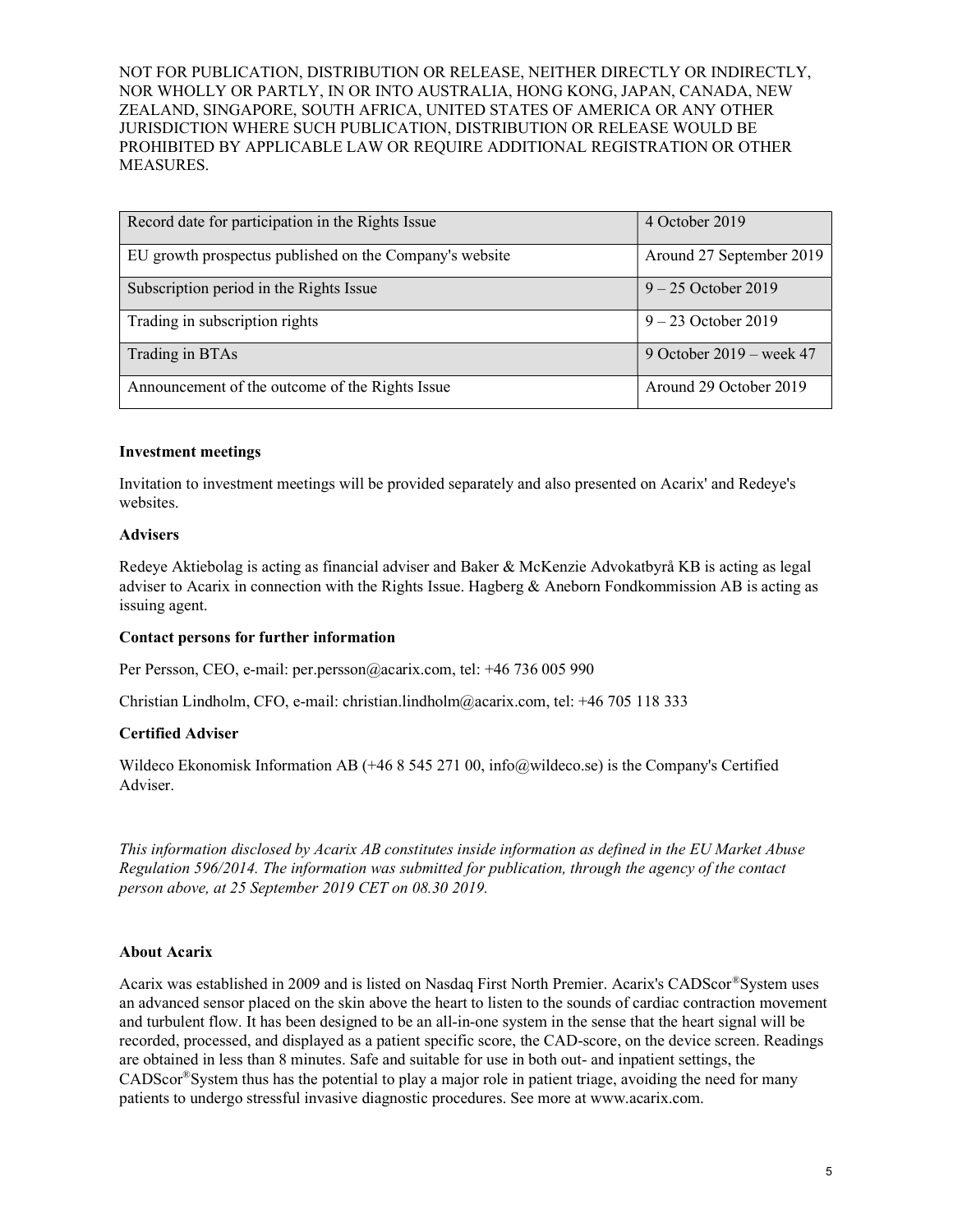#### Important information

The release, announcement or distribution of this press release may, in certain jurisdictions, be subject to restrictions. The recipients of this press release in jurisdictions where this press release has been published or distributed shall inform themselves of and follow such restrictions. The recipient of this press release is responsible for using this press release, and the information contained herein, in accordance with applicable rules in each jurisdiction. This press release does not constitute an offer, or a solicitation of any offer, to buy or subscribe for any securities in Acarix in any jurisdiction, neither from Acarix nor from someone else.

Any investment decision in connection with the Rights Issue must be made on the basis of all publicly available information relating to the Company. Such information has not been independently verified by the Company's financial advisor. The information contained in this announcement is for background purposes only and does not purport to be full or complete. No reliance may be placed for any purpose on the information contained in this announcement or its accuracy or completeness.

This press release does not constitute or form part of an offer or solicitation to purchase or subscribe for securities in the United States. The securities referred to herein may not be sold in the United States absent registration or an exemption from registration under the US Securities Act of 1933, as amended (the "Securities Act"), and may not be offered or sold within the United States absent registration or an applicable exemption from, or in a transaction not subject to, the registration requirements of the Securities Act. There is no intention to register any securities referred to herein in the United States or to make a public offering of the securities in the United States. The information in this press release may not be announced, published, copied, reproduced or distributed, directly or indirectly, in whole or in part, within or into Australia, Hong Kong, Japan, Canada, New Zealand, Singapore, South Africa, the United States or in any other jurisdiction where such announcement, publication or distribution of the information would not comply with applicable laws and regulations or where such actions are subject to legal restrictions or would require additional registration or other measures than what is required under Swedish law. Actions taken in violation of this instruction may constitute a crime against applicable securities laws and regulations.

This press release is not a prospectus for the purposes of Regulation (EU) 2017/1129 (the "Prospectus Regulation") and has not been approved by any regulatory authority in any jurisdiction. An EU growth prospectus regarding the Rights Issue described in this press release will be prepared and submitted to Swedish Financial Supervisory Authority (Sw. Finansinspektionen). Following the Swedish Financial Supervisory Authority's approval and registration of the EU growth prospectus, it will be published and kept available at Acarix website.

In the United Kingdom, this document and any other materials in relation to the securities described herein is only being distributed to, and is only directed at, and any investment or investment activity to which this document relates is available only to, and will be engaged in only with, "qualified investors" who are (i) persons having professional experience in matters relating to investments who fall within the definition of "investment professionals" in Article 19(5) of the Financial Services and Markets Act 2000 (Financial Promotion) Order 2005 (the "Order"); or (ii) high net worth entities falling within Article 49(2)(a) to (d) of the Order (all such persons together being referred to as "relevant persons"). In the United Kingdom, any investment or investment activity to which this communication relates is available only to, and will be engaged in only with, relevant persons. Persons who are not relevant persons should not take any action on the basis of this press release and should not act or rely on it.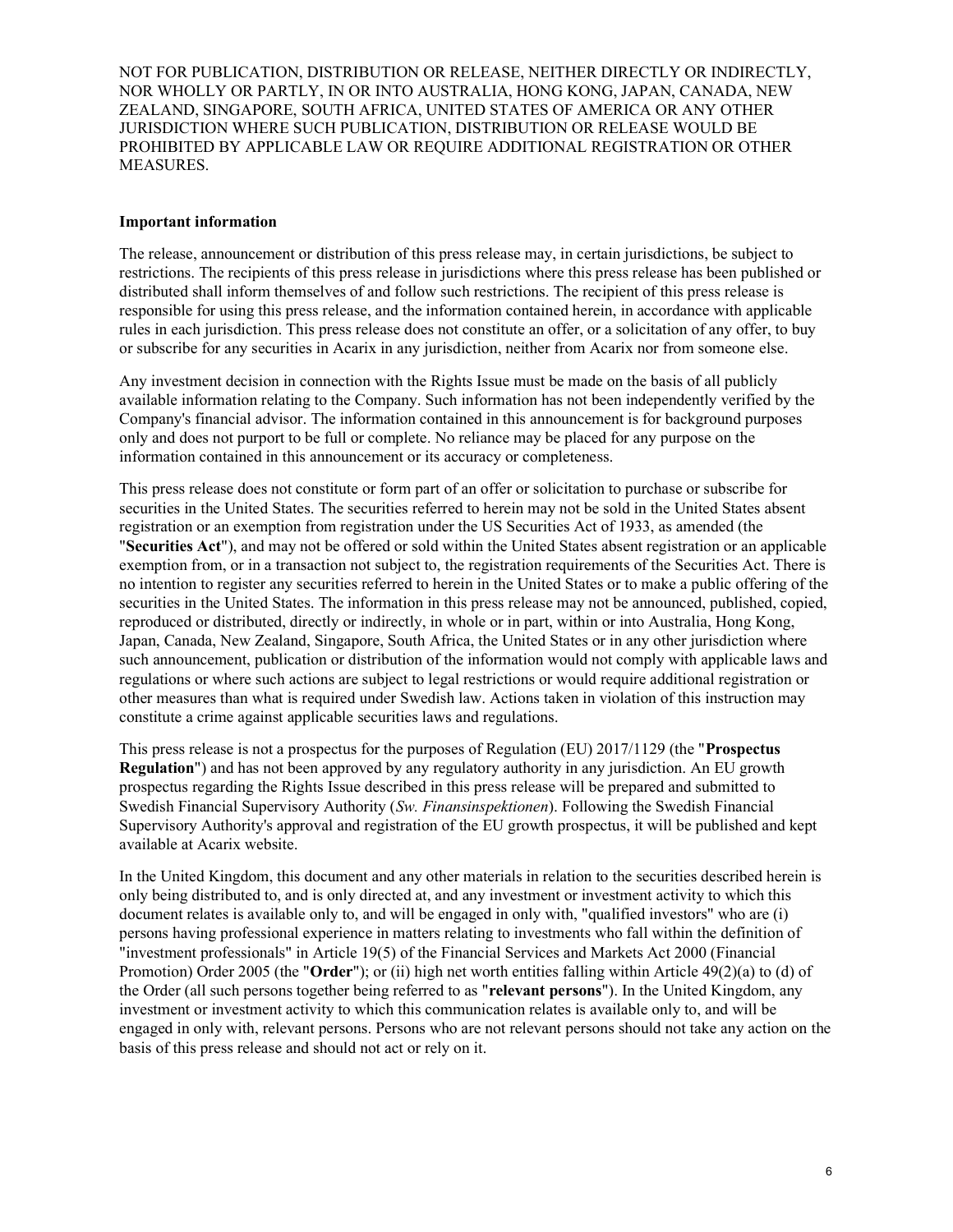## Forward-looking statements

This press release contains forward-looking statements that reflect the Company's intentions, beliefs, or expectations about and targets for the Company's future results of operations, financial condition, liquidity, performance, prospects, anticipated growth, strategies and opportunities and the markets in which the Company operates. Forward-looking statements are statements that do not relate to historical facts and may be identified by words such as "assume", "believe", "intend", "assess", "estimate", "should", "according to estimates", "anticipate", "predict", "expect", "is of the opinion", "may", "will", "plan", "potential", "prognosticate", "could", "as far known", or similar expressions where the purpose is to identify a statement as forward-looking.

The forward-looking statements in this press release are based upon various assumptions, many of which are based, in turn, upon further assumptions. Although the Company believes that the expectations reflected in these forward-looking statements are reasonable, it can give no assurances that they will materialize or prove to be correct. Because these statements are based on assumptions or estimates and are subject to risks and uncertainties, the actual results or outcome could differ materially from those set out in the forward-looking statements as a result of many factors. Such risks, uncertainties, contingencies and other important factors could cause actual events to differ materially from the expectations expressed or implied in this release by such forward-looking statements. The Company does not guarantee that the assumptions underlying the forward-looking statements in this press release are free from errors and readers of this press release should not place undue reliance on the forward-looking statements in this press release. The information, opinions and forward-looking statements that are expressly or implicitly contained herein speak only as of its date and are subject to change without notice. Neither the Company nor anyone else undertake to review, update, confirm or to release publicly any revisions to any forward-looking statements to reflect events that occur or circumstances that arise in relation to the content of this press release.

## Information to distributors

Solely for the purposes of the product governance requirements contained within: (a) EU Directive 2014/65/EU on markets in financial instruments, as amended ("MiFID II"); (b) Articles 9 and 10 of Commission Delegated Directive (EU) 2017/593 supplementing MiFID II; and (c) local implementing measures (together, the "MiFID II Product Governance Requirements"), and disclaiming all and any liability, whether arising in tort, contract or otherwise, which any "manufacturer" (for the purposes of the MiFID II Product Governance Requirements) may otherwise have with respect thereto, the shares in Acarix have been subject to a product approval process, which has determined that such shares are: (i) compatible with an end target market of retail investors and investors who meet the criteria of professional clients and eligible counterparties, each as defined in MiFID II; and (ii) eligible for distribution through all distribution channels as are permitted by MiFID II (the "Target Market Assessment"). Notwithstanding the Target Market Assessment, Distributors should note that: the price of the shares in Acarix may decline and investors could lose all or part of their investment; the shares in Acarix offer no guaranteed income and no capital protection; and an investment in the shares in Acarix is compatible only with investors who do not need a guaranteed income or capital protection, who (either alone or in conjunction with an appropriate financial or other adviser) are capable of evaluating the merits and risks of such an investment and who have sufficient resources to be able to bear any losses that may result therefrom. The Target Market Assessment is without prejudice to the requirements of any contractual, legal or regulatory selling restrictions in relation to the share issue.